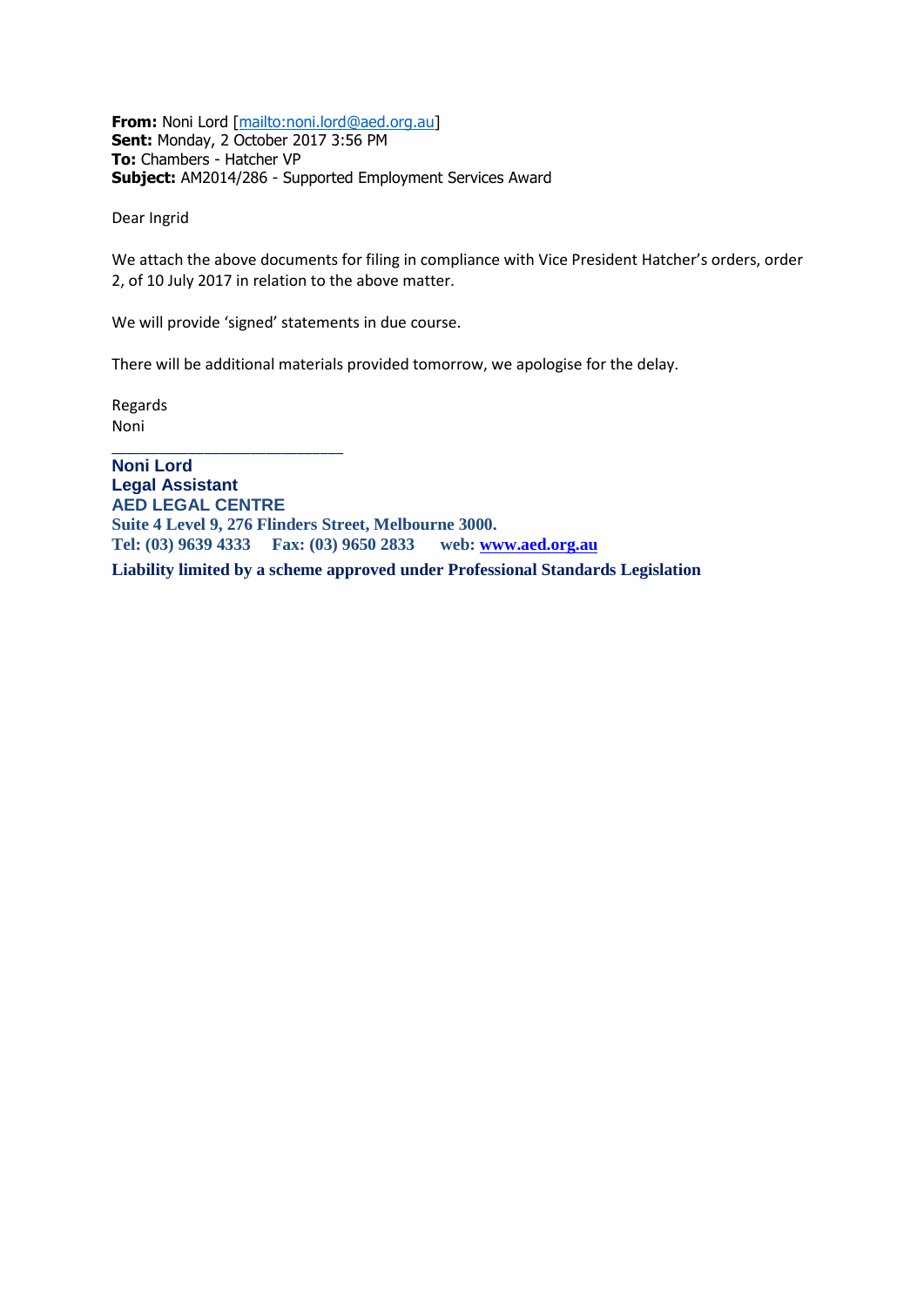**Fair Work Commission** 4 yearly review of Modern Awards **Supported Employment Services Award** Matter No: AM2014/286

### **WITNESS STATEMENT OF PEGGY EAGLES**

I, Peggy Eagles, C/- AED Legal Centre, Suite 4, Level 9, 276 Flinders Street, Melbourne in the State of Victoria, state as follows:

### **BACKGROUND**

- 1. I am the mother and carer of Danielle Harris.
- 2. Danielle works in supported employment at Wallara Industries.
- 3. Danielle has multiple disabilities including intellectual, cerebral palsy, and uncontrolled epilepsy. Danielle is wheelchair-bound.

### **WORKING AT WALLARA INDUSTIRES**

- 4. Danielle began working at Wallara Industries in or about August 2009.
- 5. At Wallara Industries Danielle does packaging tasks such as:
	- a. body shop products;
	- **b.** makes boxes: and
	- c. puts tags on clothing.
- 6. When Danielle started at Wallara Industries what she would be paid was worked out using a wages tool called the Business Services Wage Assessment Tool ("BSWAT"). When assessed, she was paid \$3.79 an hour.
- 7. As I understand it, BSWAT is no longer used. We were told in or around 2015/16 that Wallara Industries would replace BSWAT with a Tool called SkillsMaster. At Wallara Industries, it was replaced with a tool called SkillsMaster. I was told that the SkillsMaster software system was designed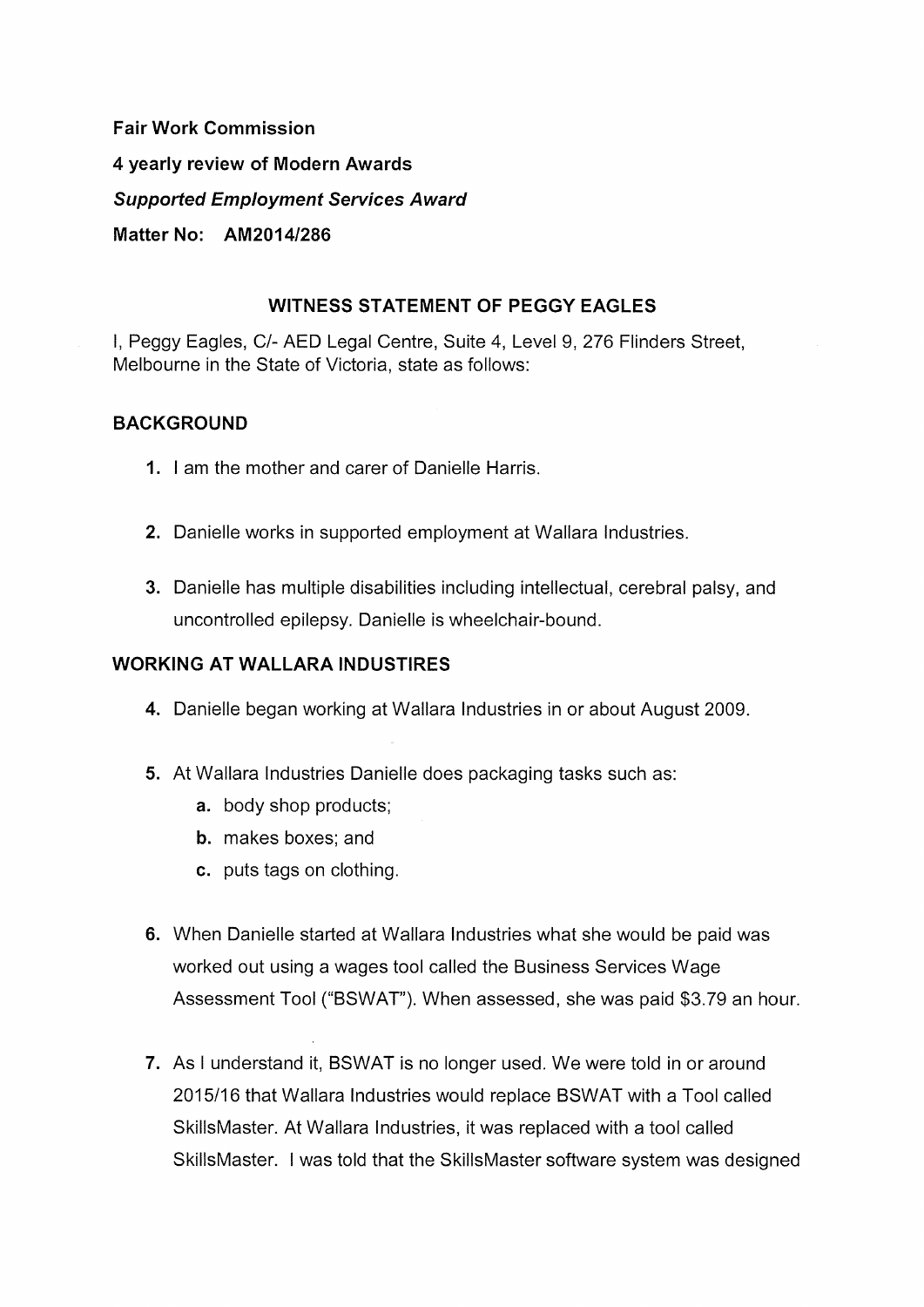to enable an organisation to efficiently record, manage and analyse all aspects of an employee's job competencies and training needs in order to determine a fair and non-discriminatory pro-rata wage.

- 8. Danielle was assessed under SkillsMaster in the 5% range. This results in a rate of pay of \$0.91 an hour. Attached and marked "Attachment A" is a copy of that assessment. Despite the assessment, Wallara Industries applies a minimum hourly rate of \$2.50 an hour, but I have been informed that Wallara intends to maintain Danielle on the old BSWAT rate of \$3.79 per hour for the next twelve months or until her next assessment.
- 9. Danielle's wage assessment outlines that there are 23 task units in the job however her wage assessment results appear to only involve two assessment tasks.
- 10. Danielle's assessment results under SkillsMaster consisted of assessment task units involving numeracy and literacy skills only. Under the SkillsMaster tool, Danielle's workplace literacy was rated as 'Fair' (3) and her numeracy was rated as 'very poor' (1). Danielle's final assessment score was 4. A final assessment score of '4' results in rate of pay that is 5% of the award under the SkillsMaster tool.

### **WAGE ASSESSMENT AT WALLARA INDUSTRIES**

- 11. Wallara Industries, as an employer, stated that they will find jobs that supported employees could do and improve in and that supported employees will be trained so that they are better at their jobs.
- 12. Skills Master does not provide a clear indication of the process the assessor goes through to establish whether an employee is deemed 'competent' in a particular task unit. Only that it is does through a yes/no basis and in accordance with Assessor Competency Standard. Attached and marked "Attachment B" is a copy of what we were provided in relation to the SkillsMaster wage assessment process.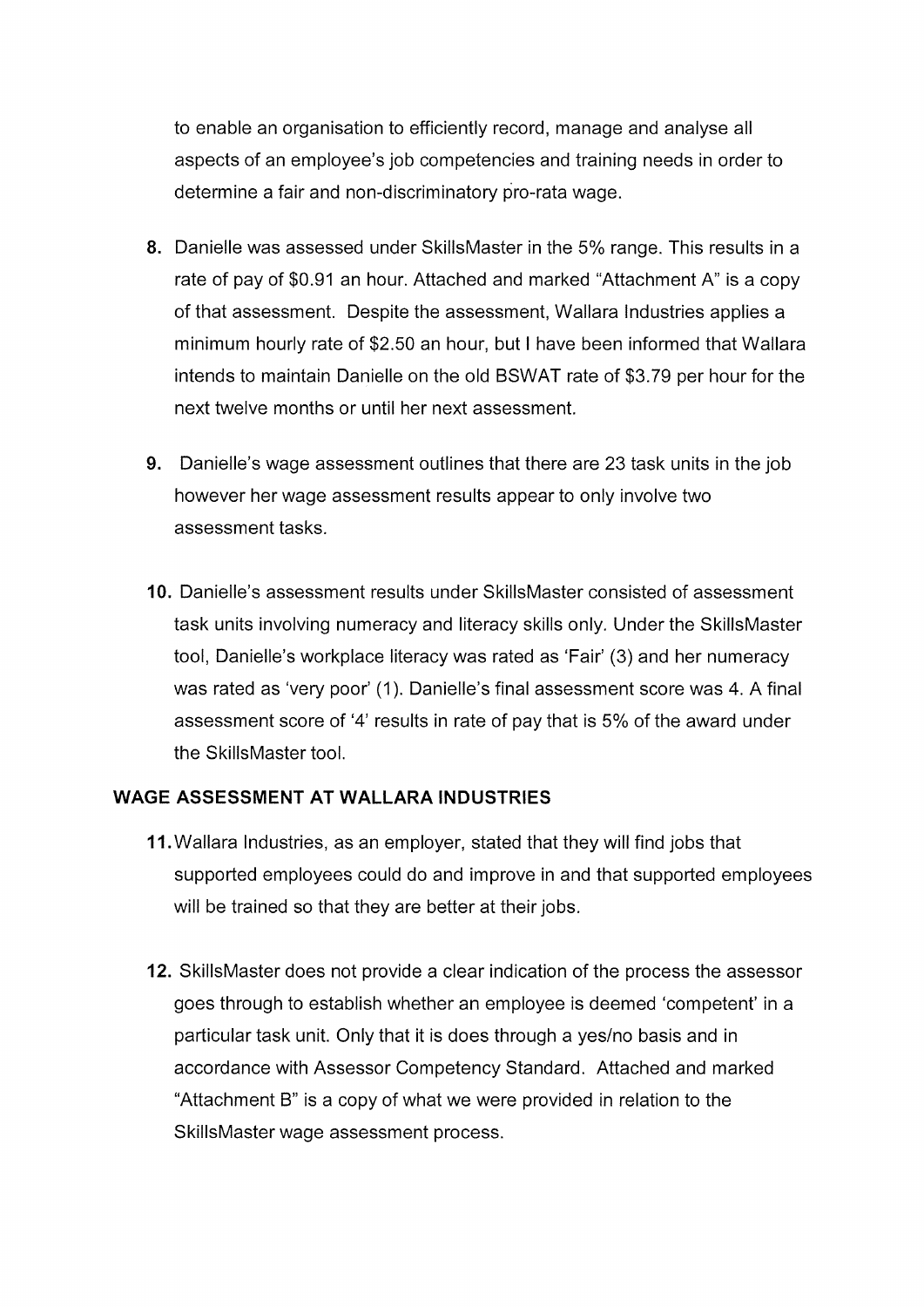- 13. Skillsmaster stipulates that employees should receive a job model which is comprised of the required task skills the employee needs to fulfill its role. On the employee competency record Danielle received, the job model it outlined as 'Assembly Worker- Level 2'.
- 14. The outline of the tool states that those task units where the employee is deemed not to be competent; should be referred for training. I have been given no indication of how/when/ if that will occur and what the training will be based around as other assessable task units not expressed. I assume this means that Danielle did not even receive a "0" in the other 21 areas assessed as no notes were taken of these areas. It is also not clear what the areas are that were meant to be assessed.
- 15. There seems to be no explicit requirement that employees must be informed of the assessable task units of their role. Although, the tool claims high levels of transparency which would indicate that this should perhaps be expected. We were supplied with a copy of a Grievance Process. "Attachment C" is a copy of this process. Although we disagree with the result of the Assessment after discussion with Wallara we decided not to take the matter any further. We know that Wallara will continue using SkillsMaster and whilst the Assessment Tool is as it is we know that Danielle will not achieve any better results especially as no training package has been discussed with us and therefore we do not believe anything will change.

**PEGGY EAGLES** 

**DATE**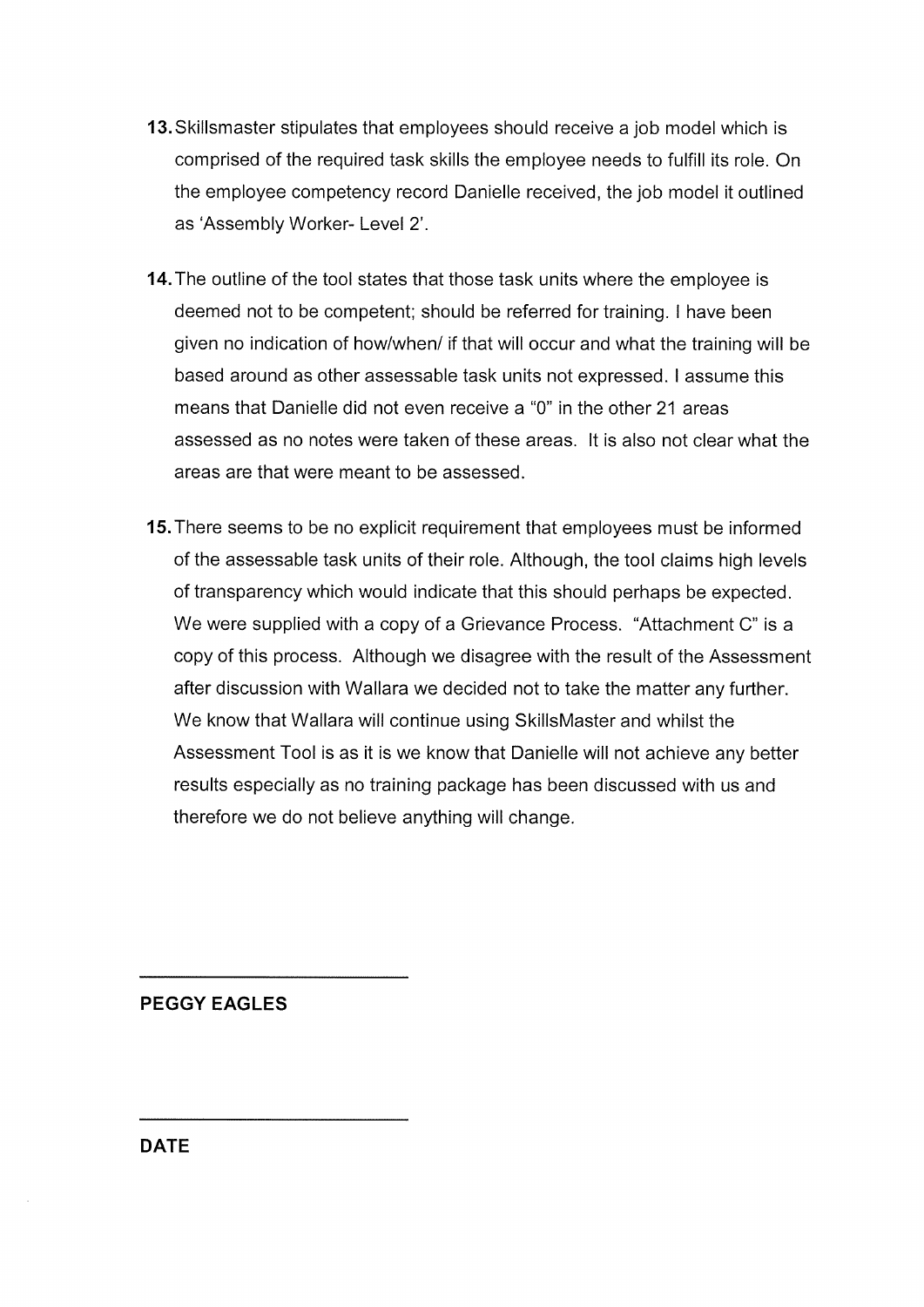# **ATTACHMENT A**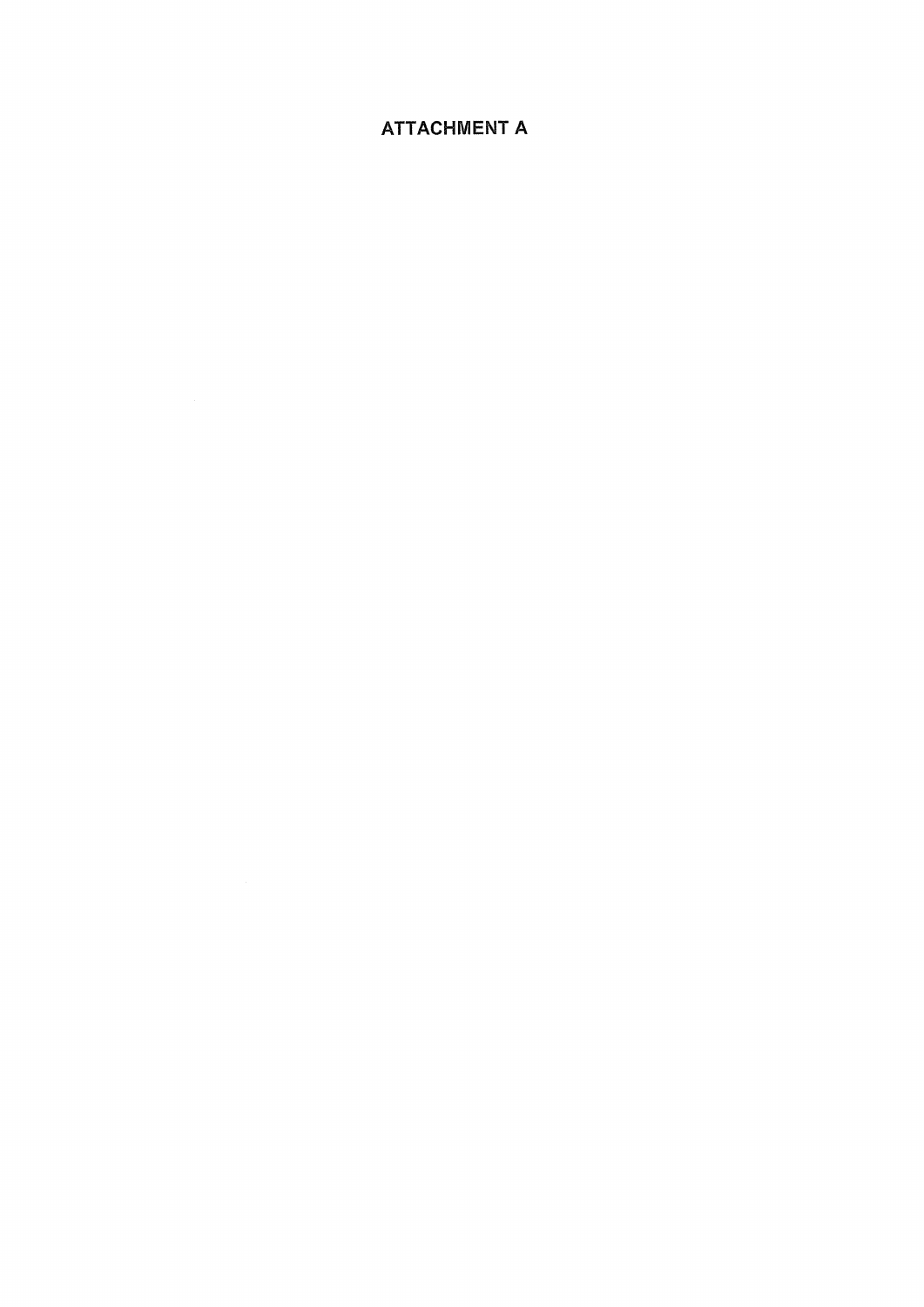### **Competency Recording Sheets Scoring**

- $\Omega$ Competency not held by employee
- $\mathbf{1}$ Competency held and utilised by employee
- $\overline{\phantom{a}}$ Competency held and not utilised by employee
- $\overline{3}$ Employee requests/requires training

### Assessment guide criteria

- $\overline{0}$ Not Competent. Employee has not been trained or is unable too, or cannot carry out the required task consistently without high levels of supervision and frequent training. The employee has no measurable levels of output and has difficult behavioural problems.
- $\mathbf{1}$ Very Poor. Employee can use required plant, equipment and hand tools with high level of supervision or can perform required task consistently with high level of supervision and regular frequency of training. The employee has very low levels of output and behavioural problems effecting performance.
- $\overline{2}$ Poor. Employee can use required plant, equipment and hand tools with supervision, or can perform the required task consistently with supervision and medium frequency of training. The employee achieves below average levels of output and behavioural problems.
- $\overline{3}$ Fair. Employee can use required plant equipment and hand tools with supervision or can perform the required task consistently with supervision and irregular frequency of training. The employee is achieving average levels of output and minor behavioural problems.
- $\overline{4}$ Good. Employee can set up a job or perform the task with minimum supervision to a high standard following training. The employee has well above average levels of output.
- 5 Very Good. Employee can set up a job or perform the task with minimum supervision to a very high standard following training. The employee has well above average levels of output.
- Excellent. Employee can set up a job or perform the task with minimum supervision to a 6 very high standard with output at the same or above the average level of a non-disabled employee. Generally an employee achieving this level would be performing at the same level as a non-disabled employee and able to work from simple specifications, carry out routine maintenance of plant and equipment and use all plant, equipment and hand tools necessary to complete the task.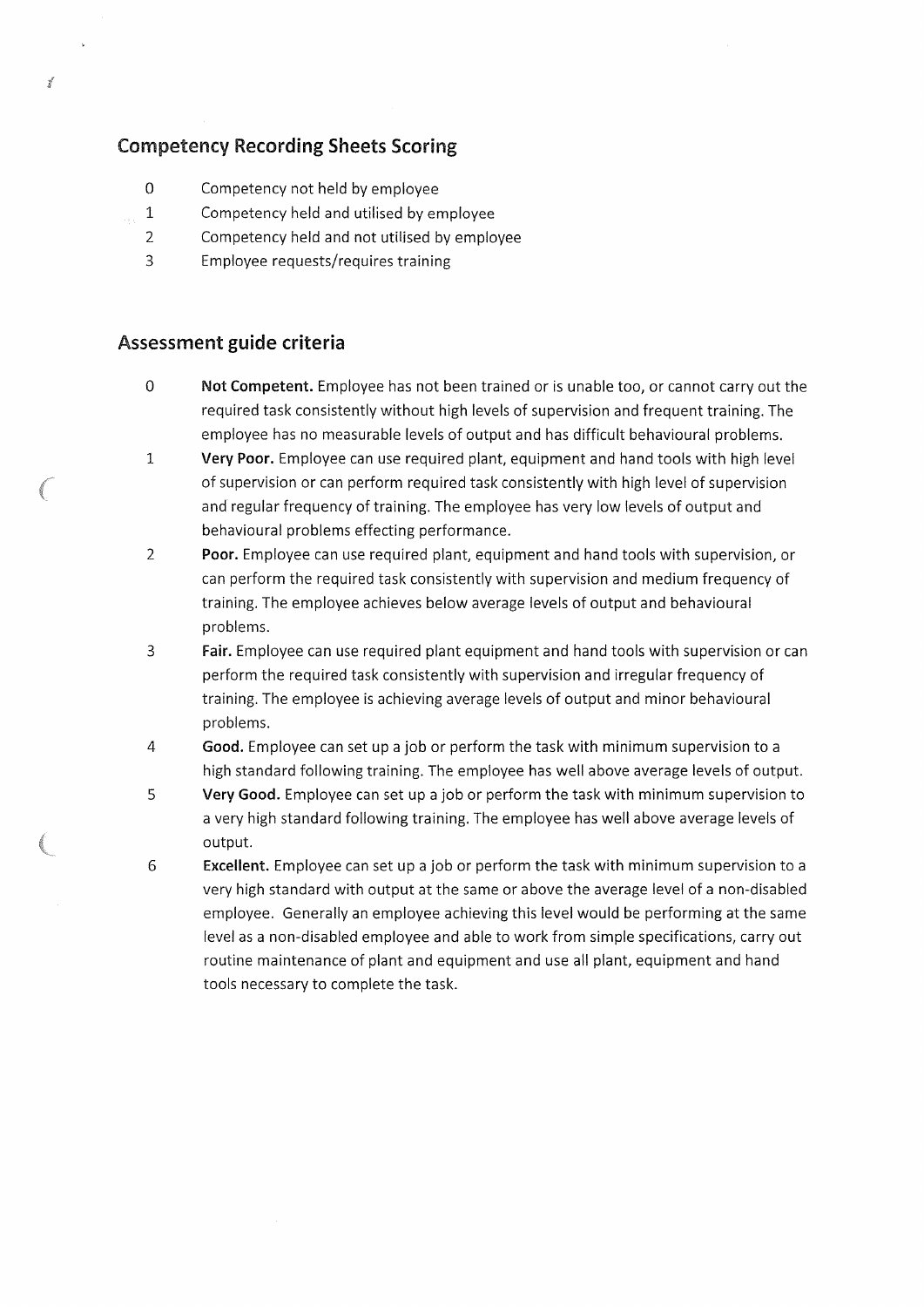# Employee Compentency Record

 $\tilde{g}^{\prime}$ 

 $\bar{\mathcal{A}}$ 

Employee Name: Harris Danielle Date of Assessment: 23/5/2017 Job Model: Assembly Worker - Level 2

**Printed 23/5/:** 

| <b>Assessable Task Units</b>                                                   | Work Stream: Assembly & Packaging |        |       |
|--------------------------------------------------------------------------------|-----------------------------------|--------|-------|
| AP Basic Workplace.Numeracy $VP = Very Poor$                                   |                                   | Rating | Score |
| 01 Basic counting to 10                                                        |                                   |        |       |
| 1.1 Can count to 10 units and place them into the correct<br>pacage or bundle  |                                   |        |       |
| d.<br>02 Basic counting to 20                                                  |                                   |        |       |
| 2.1 Can count to 20 units and place them into the correct<br>pacage or bundle  |                                   |        |       |
| 03 Basic counting to 50                                                        |                                   |        |       |
| 3.1 Can count to 50 units and place them into the correct<br>pacage or bundle  |                                   |        |       |
| 04 Basic counting to 100                                                       |                                   |        |       |
| 4.1 Can count to 100 units and place them into the correct<br>pacage or bundle |                                   |        |       |
| AP. Basic Workplace Literacy $F = Fair$                                        |                                   |        |       |
| 01 Literacy related to safety                                                  |                                   |        | 3     |
| 1.1 Recognise and understand safety signs and symbols.                         |                                   |        |       |
| 1.2 Follow simple signs and symbols.                                           |                                   |        |       |
| 02 Literacy related to basic work practices                                    |                                   |        |       |
| 2.1 Can write name and has a basic understanding of what                       |                                   |        |       |
| they have written. 2.2 Fill out general work place                             |                                   |        |       |
| documentation.                                                                 |                                   |        |       |

 $\overline{a}$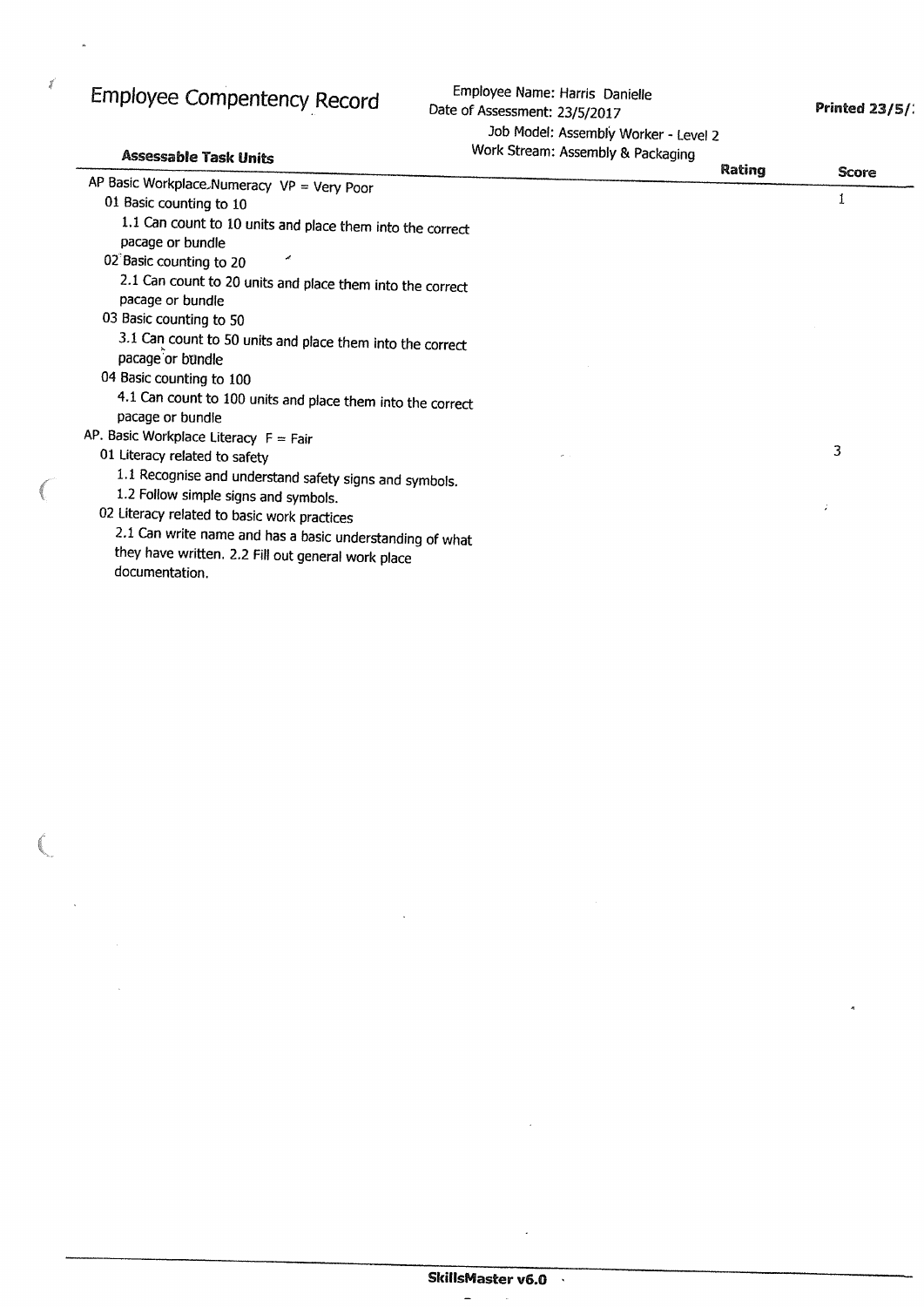# Employee Wage Assessment

Employee Name: Harris Danielle Date of Assessment: 23/5/2017 Job Model: Assembly Worker - Level 2 Work Stream: Assembly & Packaging

| Level 1  | $0 - 13$  | 5%   |
|----------|-----------|------|
| Level 2  | $14 - 20$ | 10%  |
| Level 3  | $21 - 27$ | 15%  |
| Level 4  | $28 - 34$ | 20%  |
| Level 5  | $35 - 40$ | 25%  |
| Level 6  | $41 - 47$ | 30%  |
| Level 7  | 48 - 54   | 35%  |
| Level 8  | $55 - 68$ | 40%  |
| Level 9  | $69 - 82$ | 50%  |
| Level 10 | $83 - 96$ | 60%  |
| Level 11 | 97 - 109  | 70%  |
| Level 12 | 110 - 123 | 80%  |
| Level 13 | 124 - 137 | 90%  |
| Level 14 | 138       | 100% |

**Signature of Assessor** 

**Signature of Employee** 

Date

**Date** 

| No. of task units in Job | 23    |
|--------------------------|-------|
| No. of Assessable Task   | 2     |
| <b>Employee Assessed</b> | 4     |
| % of Award Wage          | 5%    |
| Award Ord, hours of      | 38    |
| Award Wage               | 692.0 |
| Hourly Rate              | 0.91  |

**Printed 23/5/2** 

 $\ddot{\phantom{1}}$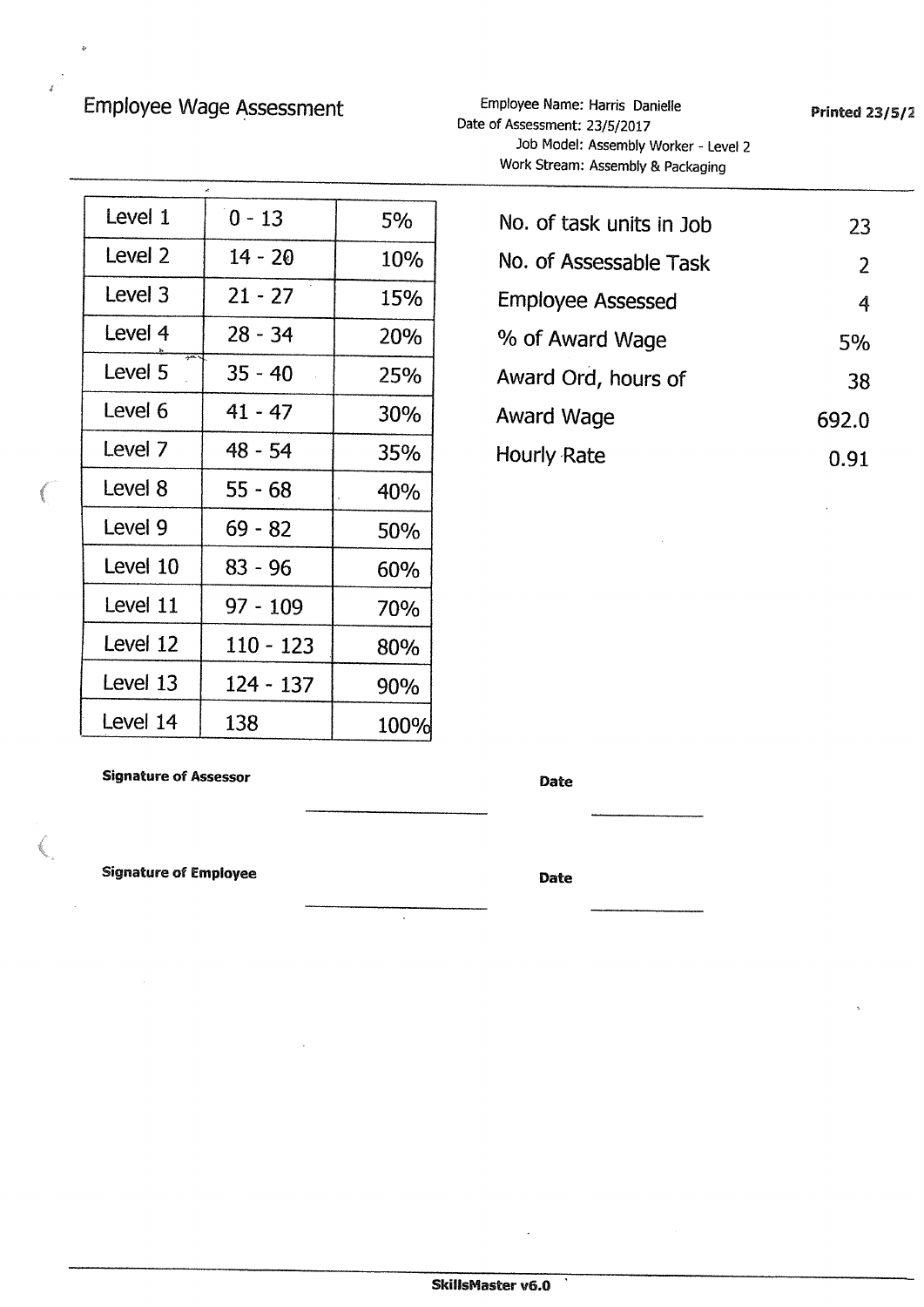## **ATTACHMENT B**

 $\mathcal{L}^{\text{max}}_{\text{max}}$  , where  $\mathcal{L}^{\text{max}}_{\text{max}}$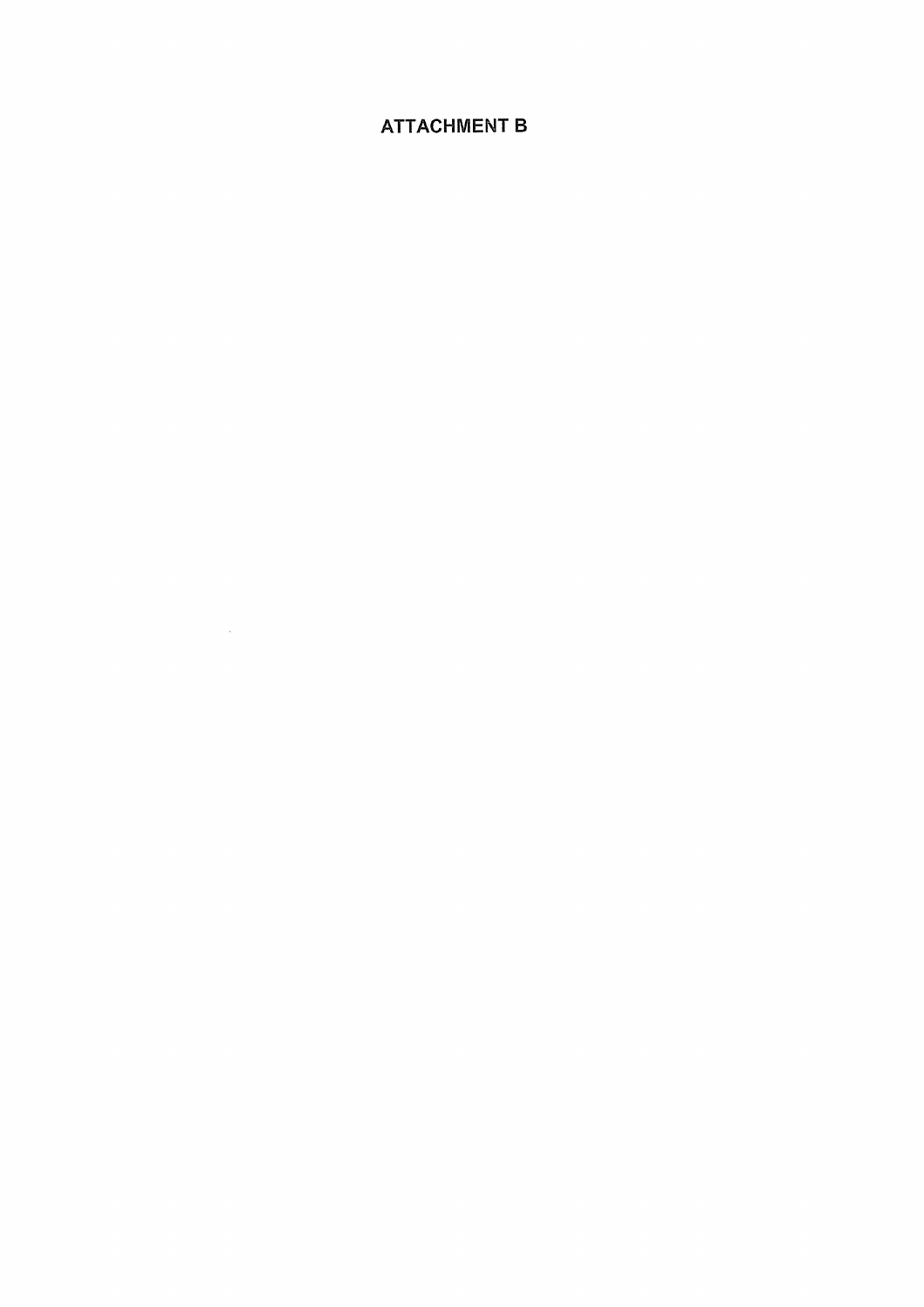

Proven business results . . . Real community dividends !

A division of Wallara Australia Limited (ABN 16 007 039 536) Building 4, 102-128 Bridge Road, Keysborough Vic 3173 Building 7, 102-128 Bridge Road, Keysborough Vic 317: Building 9, 52 Cambria Road, Keysborough Vic 3173 Tel: (03) 9798 1019 Fax: (03) 9798 6203 Email: sales@wallara.com.au Postal Address: PO Box 363, Dandenong Vic 3175 www.wallaraindustries.com.au

# SKILLSMASTER WAGE ASSESSMENT PROCESS

### Step 1:

A list is made of all the different jobs you do at Wallara. This list is called a Job Model.

#### Step 2:

A list of all the different skills needed to complete the different jobs is developed (i.e. what you need to do to complete each job that you are doing.

### Step 3:

Your wage assessment is conducted by the Manager – Support (Barbara Ingram) with help from other supervisors. All assessments will be checked for accuracy by the General Manager (Garry Baker).

### Step 4:

All the information gathered is put into the Skillsmaster database. A total score will be calculated based on information gathered during step 3, and a wage will be determined.

#### Step 5:

A wage assessment review meeting will be held with you after your wage assessment has been completed. This meeting will be held at Wallara with the Manager – Support, the General Manager, you and your carer/family member if applicable.

Please note: If you have a query regarding the jobs you were assessed on, you will have 21 days to lodge a Wage Assessment Query. A Wage Assessment Query form is available from the Manager - Support.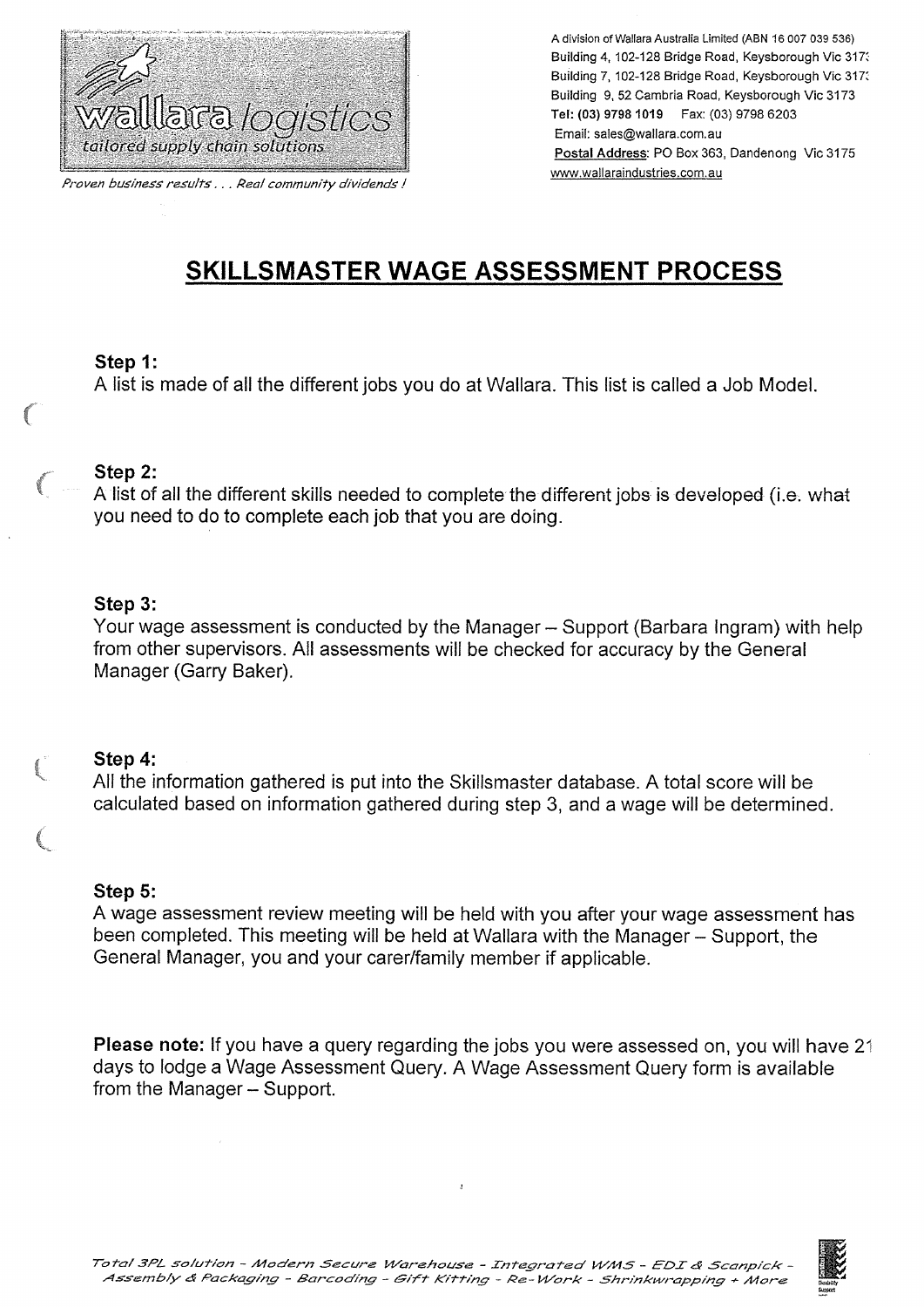# **ATTACHMENT C**

 $\mathcal{L}^{\text{max}}_{\text{max}}$  and  $\mathcal{L}^{\text{max}}_{\text{max}}$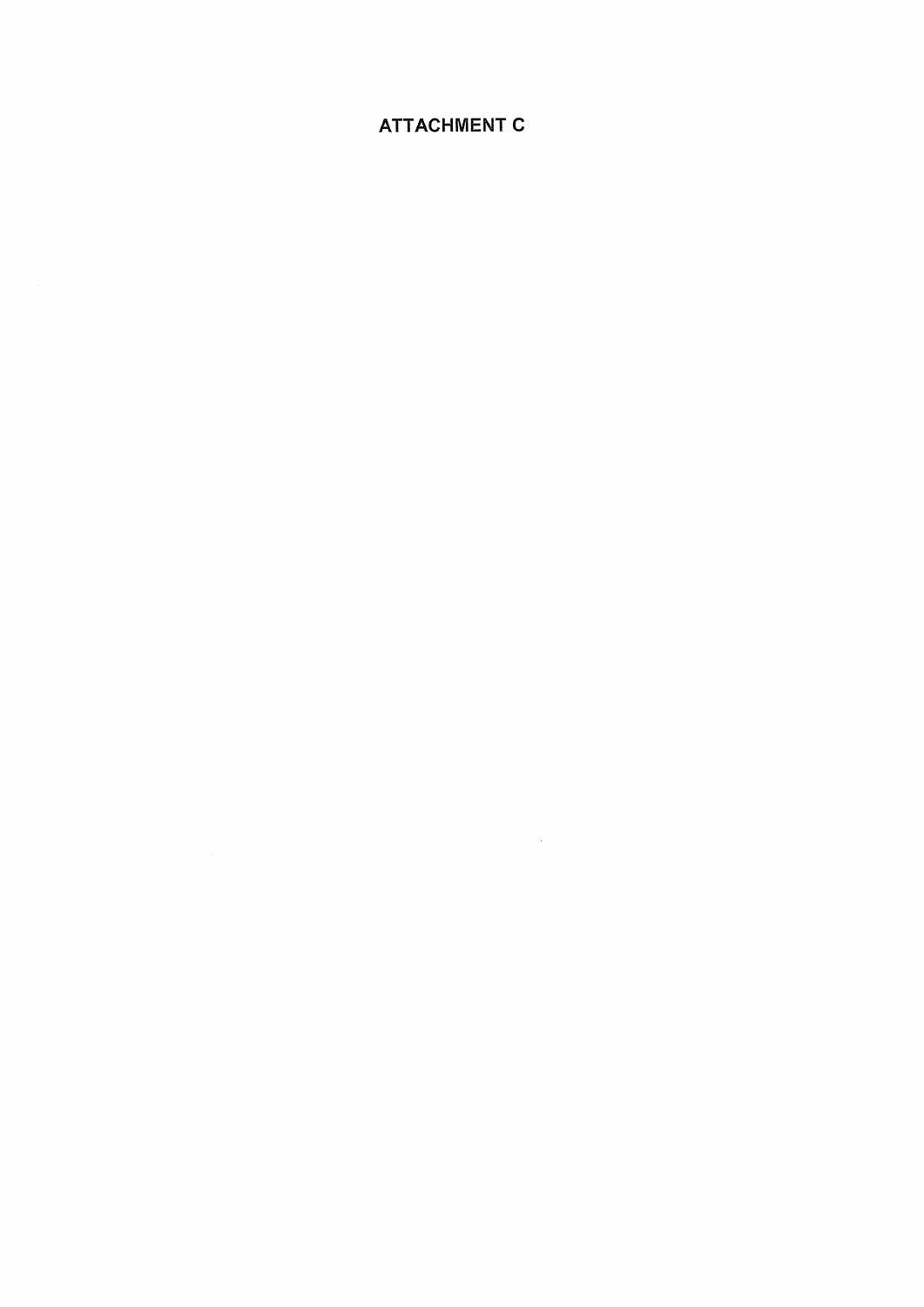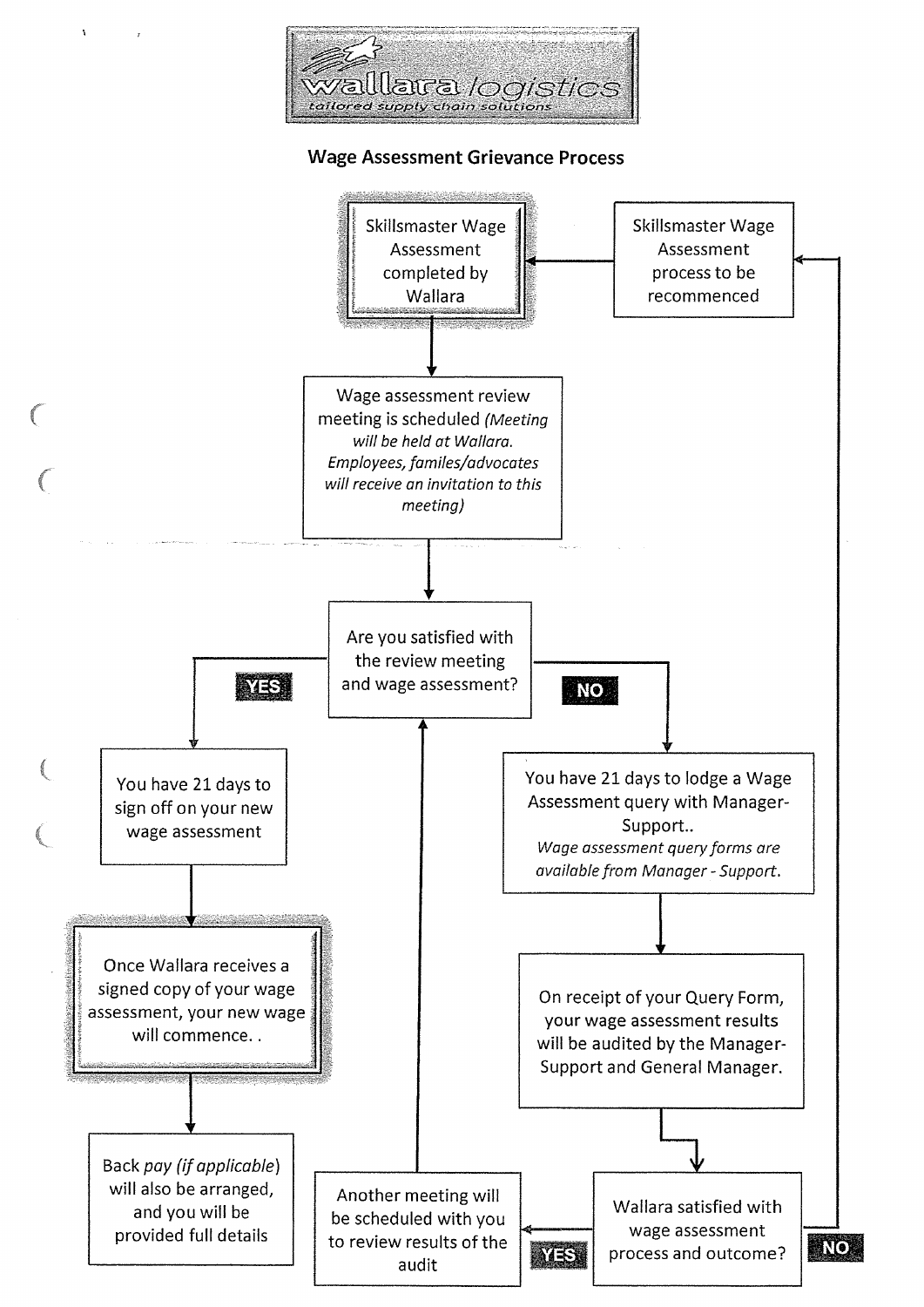**Fair Work Commission 4 yearly review of Modern Awards**  *Supported Employment Services Award*  **Matter No: AM2014/286**

### **WITNESS STATEMENT OF KATE LAST**

I, Kate Last, C/- AED Legal Centre, Suite 4, Level 9, 276 Flinders Street, Melbourne in the State of Victoria, state as follows:

### **BACKGROUND**

- **1.** I am employed at Highpoint Industries which was formally owned by Scope and is now owned by the Endeavour Foundation.
- **2.** I am a supported employee working at Highpoint Industries. I work two to three days per week.
- **3.** I am a person with disabilities. I used to think I had only epilepsy and deafness, but I noticed that I could not do things which other people could do. I went to a special school because I could not go to a normal school due to the fact that I could not do normal school work. I also have post-traumatic stress disorder and short term memory loss. I have an intellectual disability.
- **4.** I began working at Highpoint Industries on or about 26 July 2004. The job that I do at Highpoint has not changed from the time I commenced up to date.
- **5.** At Highpoint Industries I do tasks such as:
	- **a.** cutting strings for sausages,
	- **b.** putting tins into boxes in a specific order;
	- **c.** Packing muesli bars into boxes; and
	- **d.** Making up boxes
- **6.** When I was first working at Highpoint I was told that my wages would be worked out under something that was called BSWAT. I cannot remember what my hourly rate was but when I was re-assessed in 2008 I was paid